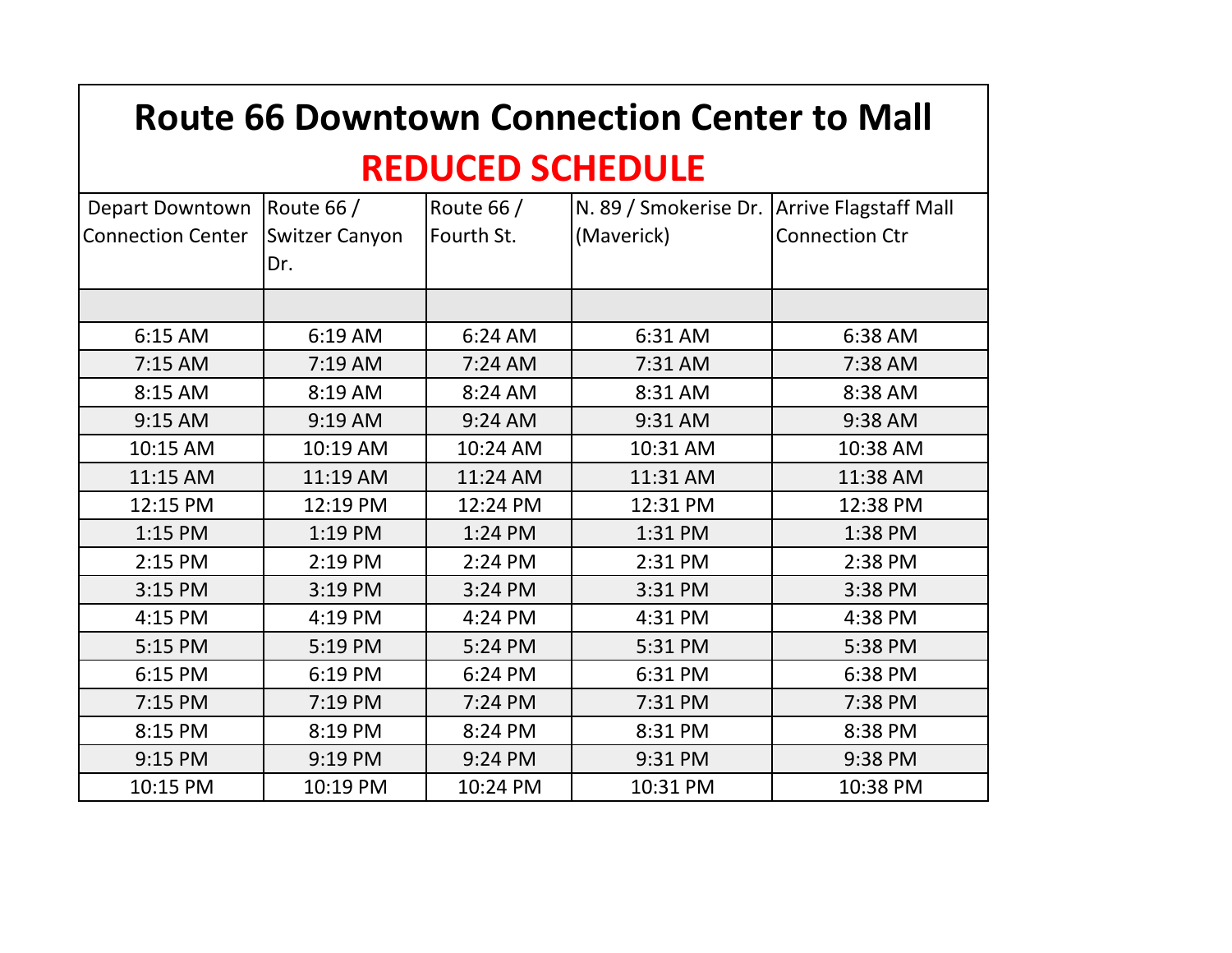| <b>Route 66 Mall to Downtown Connection Center</b> |                 |                            |                 |                          |  |  |  |
|----------------------------------------------------|-----------------|----------------------------|-----------------|--------------------------|--|--|--|
| <b>REDUCED SCHEDULE</b>                            |                 |                            |                 |                          |  |  |  |
| Depart FLagstaff                                   | Rt 66 / Fanning | Rt 66 / Fourth             | Rt 66 / Switzer | <b>Arrive Downtown</b>   |  |  |  |
| <b>Mall Connection</b>                             | Dr. (Tacos Los  | St. (Walgreens) Canyon Dr. |                 | <b>Connection Center</b> |  |  |  |
| Center                                             | Altos)          |                            |                 |                          |  |  |  |
|                                                    | 5:49 AM         | 5:53 AM                    | 5:59 AM         | 6:05 AM                  |  |  |  |
| 6:45 AM                                            | 6:49 AM         | 6:53 AM                    | 6:59 AM         | 7:05 AM                  |  |  |  |
| 7:45 AM                                            | 7:44 AM         | 7:50 AM                    | 7:59 AM         | 8:05 AM                  |  |  |  |
| 8:45 AM                                            | 8:44 AM         | 8:50 AM                    | 8:59 AM         | 9:05 AM                  |  |  |  |
| 9:45 AM                                            | 9:44 AM         | 9:50 AM                    | 9:59 AM         | 10:05 AM                 |  |  |  |
| 10:45 AM                                           | 10:44 AM        | 10:50 AM                   | 10:59 AM        | 11:05 AM                 |  |  |  |
| 11:45 AM                                           | 11:44 AM        | 11:50 AM                   | 11:59 AM        | 12:05 PM                 |  |  |  |
| 12:45 PM                                           | 12:44 PM        | 12:50 PM                   | 12:59 PM        | 1:05 PM                  |  |  |  |
| 1:45 PM                                            | 1:44 PM         | 1:50 PM                    | 1:59 PM         | 2:05 PM                  |  |  |  |
| 2:45 PM                                            | 2:44 PM         | 2:50 PM                    | 2:59 PM         | 3:05 PM                  |  |  |  |
| 3:45 PM                                            | 3:44 PM         | 3:50 PM                    | 3:59 PM         | 4:05 PM                  |  |  |  |
| 4:45 PM                                            | 4:44 PM         | 4:50 PM                    | 4:59 PM         | 5:05 PM                  |  |  |  |
| 5:45 PM                                            | 5:44 PM         | 5:50 PM                    | 5:59 PM         | 6:05 PM                  |  |  |  |
| 6:45 PM                                            | 6:44 PM         | 6:50 PM                    | 6:59 PM         | 7:05 PM                  |  |  |  |
| 7:45 PM                                            | 7:44 PM         | 7:50 PM                    | 7:59 PM         | 8:05 PM                  |  |  |  |
| 8:45 PM                                            | 8:44 PM         | 8:50 PM                    | 8:59 PM         | 9:05 PM                  |  |  |  |
| 9:45 PM                                            | 9:44 PM         | 9:50 PM                    | 9:59 PM         | 10:05 PM                 |  |  |  |